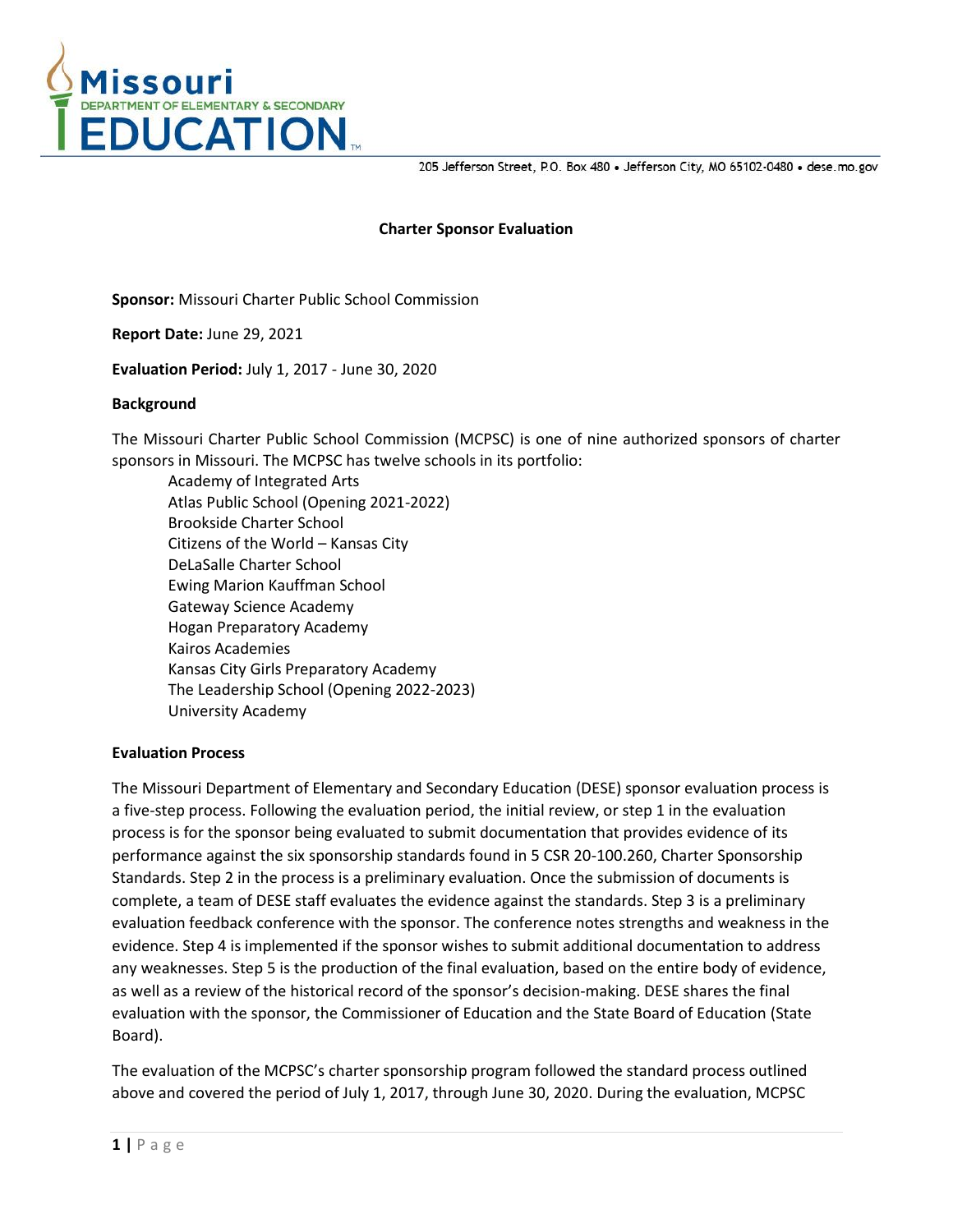submitted a number of documents and assurances to DESE. Upon review, DESE produced a preliminary report shared with the MCPSC's charter office team on April 7, 2021. The report noted a need for greater evidence in five of the six standards. The report also noted that the submission was well organized, providing the review team with a review process that was made more efficient by reducing the need to search for supporting evidence.

The MCPSC submitted additional documentation through April 21, 2021. DESE staff again reviewed the entire body of documentation as well as the sponsor's record of decision-making during the evaluation period, or any time for cause. DESE has produced its final report based on a review of all of the documentation submitted and school performance data.

# **Standards and Indicators**

The tables below show the six standards by which DESE evaluates charter sponsors. Each table also gives the short title of the indicators associated with each standard. Each table is followed by a brief summary of the standard and indicators' focus and the evidence examined.

| <b>Standard 1: Sponsor Commitment and Capacity</b> |                                        |
|----------------------------------------------------|----------------------------------------|
| 1A.                                                | Staff committed to law and sponsorship |
| 1B.                                                | Sponsor eligibility                    |
| 1C.                                                | Staff/Contractor expertise             |
| 1D.                                                | Sponsor professional development       |
| 1E.                                                | Staff background checks                |
| 1F.                                                | Conflict of interest policy            |
| 1G.                                                | Continuous self-improvement processes  |
| 1H.                                                | Joint Committee report                 |
| 11.                                                | Sponsor fee spending report            |

**Standard 1** examines the sponsoring institution's commitment and capacity to support charter schools. This includes both staff expertise and access to additional specialized knowledge through contracts, consultants, or other organizational relationships. The sponsoring institution must provide professional development, attend to background checks and conflict of interest, and submit required reports. The documentation includes staff resumes, institutional assurances, policies, and reports.

| <b>Standard 2: Application Process and Decision-Making</b> |                                                  |  |
|------------------------------------------------------------|--------------------------------------------------|--|
| 2A.                                                        | Application process                              |  |
| 2B.                                                        | Application document content                     |  |
| 2C.                                                        | Differentiated application for current operators |  |
| 2D.                                                        | Differentiated current operator background       |  |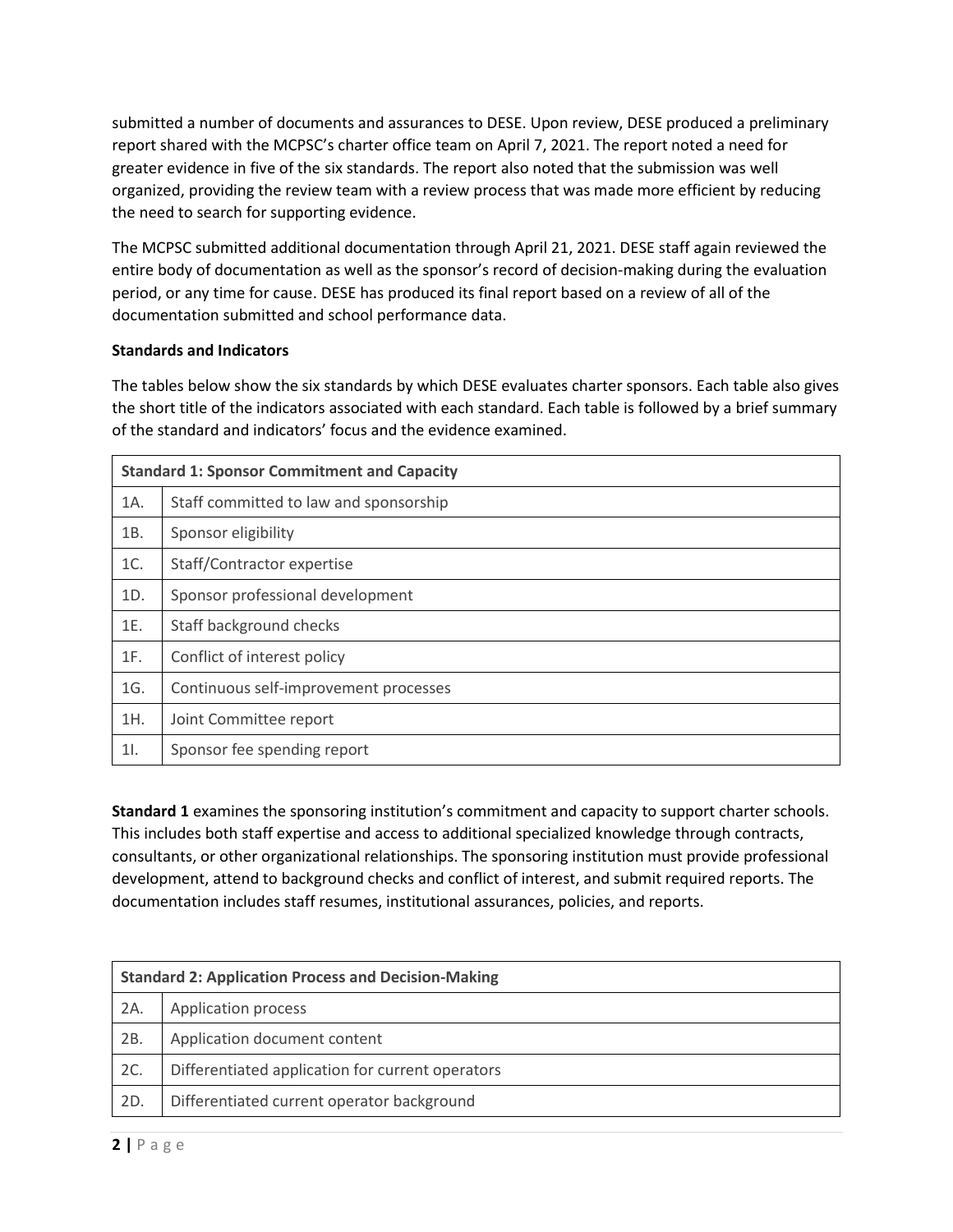| 2E. | Differentiated application for Education Service Providers / Charter Management<br>Organizations |
|-----|--------------------------------------------------------------------------------------------------|
| 2F. | Application evaluator qualifications                                                             |
| 2G. | Application evaluator training                                                                   |
| 2H. | Applicant interview                                                                              |
| 21. | Applicant advisement about LEA status                                                            |
| 2J. | Application approval criteria (competence and capacity)                                          |
| 2K. | Prompt application decision communications                                                       |
| 2L. | Applications submissions to DESE by deadline                                                     |

**Standard 2** examines the sponsoring institution's process for accepting and evaluating applications for new charter schools. The sponsor must have a documented process for application submission, an application with the required component, and a differentiated process for Education Service Providers and Charter Management Organizations. The sponsor must use qualified evaluators for the applications and include training of the evaluators. The application process must include documentation for how the sponsor makes decisions. Finally, DESE evaluates the sponsor's communications throughout the application process. Evidence for Standard 2 includes promotional and informational publications by the sponsor, the application document, evaluators' resumes and training logs, interview and evaluation protocols, and actual or sample correspondence.

| <b>Standard 3: Charter Contract</b> |                                                   |  |
|-------------------------------------|---------------------------------------------------|--|
| 3A.                                 | Execute valid contract                            |  |
| 3B.                                 | Performance expectations                          |  |
| 3C.                                 | Primacy of charter contract over CMO contract     |  |
| 3D.                                 | Sponsorship not conditioned on fee-based services |  |

**Standard 3** evaluates the sponsor's contract(s) for its charter schools. The evaluation includes a number of required components. Indicator 3B examines the performance expectations contained in the contract. These expectations hold a minimum standard for the performance goals that will cause the charter school to perform in the accredited range.

| <b>Standard 4: Ongoing Oversight and Evaluation</b> |                                                        |  |
|-----------------------------------------------------|--------------------------------------------------------|--|
| - 4A.                                               | Comprehensive performance/compliance monitoring system |  |
| 4B.                                                 | Communicate monitoring system to schools               |  |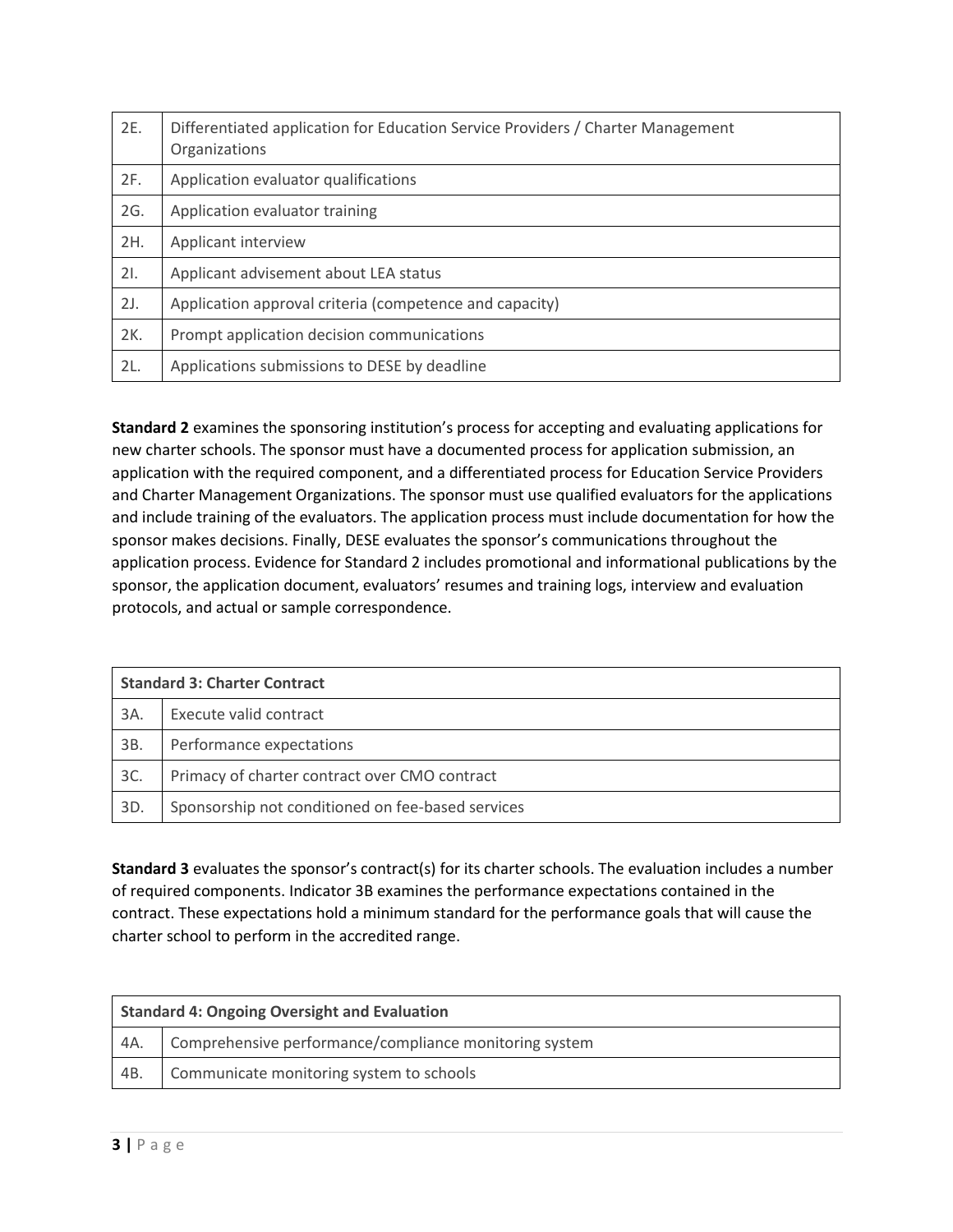| AC. | Onsite monitoring                         |
|-----|-------------------------------------------|
| 4D. | School performance feedback               |
| 4E. | APR on sponsor website                    |
| 4F. | Charter autonomy protected from sponsor   |
| 4G. | Federal compliance monitoring             |
| 4H. | State compliance monitoring               |
| 4l. | Nondiscriminatory admissions verification |
| 4J. | Admissions lottery monitoring             |
| 4K. | Governance monitoring                     |
| 4L. | Charter board member training             |

**Standard 4** addresses the sponsor's duty to monitor its charter schools as they operate. The indicators require an examination of the monitoring system design and the sponsor's implementation of the system. Under this standard, DESE examines: sponsor communications to the school about how and when monitoring will occur and feedback on monitoring system outcomes; and sponsor communication to the public about charter performance; areas of monitoring include state and federal compliance, admissions practices, governance practices, and charter board training. Documentation includes the monitoring system document and protocols, samples of monitoring reports and feedback, and samples of communications to schools about monitoring. DESE reviews the sponsor's website for required public communication. Sponsors must provide evidence of monitoring governance and board member training.

| <b>Standard 5: Fiscal Oversight</b> |                                                                   |
|-------------------------------------|-------------------------------------------------------------------|
| 5A.                                 | Annual financial audits                                           |
| 5B.                                 | Annual Secretary of the Board Report (ASBR) procedural compliance |
| 5C.                                 | Financial controls                                                |
| 5D.                                 | Financial performance against contract                            |
| 5E.                                 | Financial stress notification to DESE                             |
| 5F.                                 | Cooperate with DESE in fiscal management                          |
| 5G.                                 | <b>ASBR</b> submission                                            |

**Standard 5** provides a basis for the sponsor's monitoring of its schools' fiscal operations. This includes the sponsor's review of the schools' audits, ASBR submissions, internal controls, and accounting procedures. Additionally, DESE reviews the schools' financial performance against its performance contract requirements. Evidence for Standard 5 includes documentation of the sponsor's review of the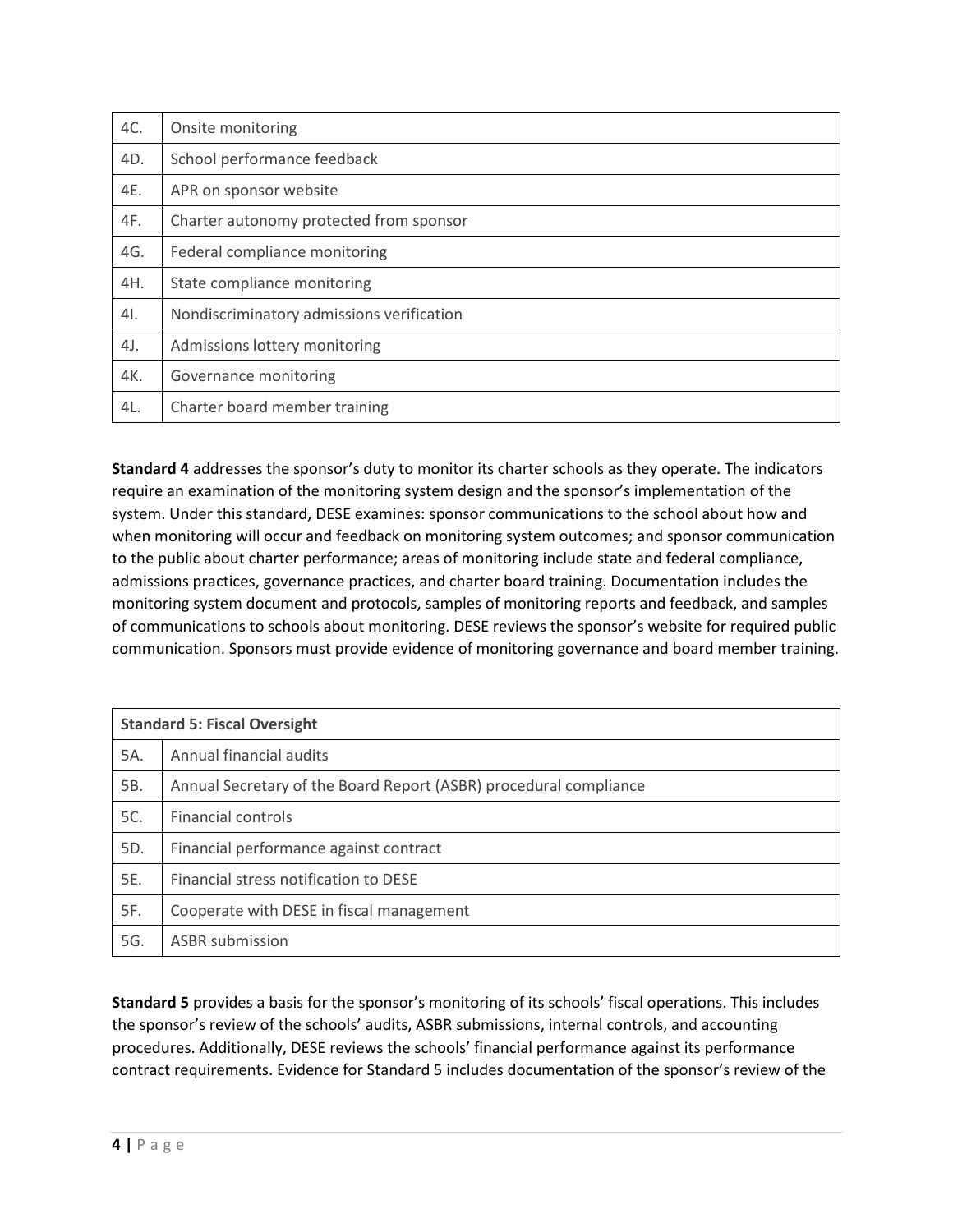schools' audits and ASBR, publication of the audit on the sponsor's website, and communication to DESE if a school was financially stressed.

| Standard 6: Renewal, Replication, Expansion, Revocation, and Closure Decision-Making |                                                                           |  |
|--------------------------------------------------------------------------------------|---------------------------------------------------------------------------|--|
| 6A.                                                                                  | Evidence-based renewal decisions                                          |  |
| 6B.                                                                                  | Cumulative performance report prior to renewal                            |  |
| 6C.                                                                                  | Renewal criteria (contract fulfillment, org. viability, fiscal viability) |  |
| 6D.                                                                                  | <b>Expedited renewal process</b>                                          |  |
| 6E.                                                                                  | Prompt renewal decision communicated                                      |  |
| 6F.                                                                                  | Expedited replication and expansion for high quality                      |  |
| 6G.                                                                                  | Replication and expansion decision-making                                 |  |
| 6H.                                                                                  | Revocation                                                                |  |
| 6I.                                                                                  | 60 Day revocation notice                                                  |  |
| 6J.                                                                                  | Closure process                                                           |  |

**Standard 6** addresses the sponsor's decision-making process in the areas of renewal, replication, expansion, charter revocation, and closure. The sponsor must review the schools' performance prior to renewal decision-making. Further, the review must provide evidence on which the sponsor based its decisions. Sponsors must also demonstrate their process for making decisions around replication, expansion, revocation, and closure are evidence based. DESE will review communication by the sponsor related to these decisions. Documentation for decision-making includes sponsor review process documents, performance contracts, actual decisions, and samples of communications.

# **Findings**

Based on a thorough review of the entire body of documentation, websites, the sponsor's decision making, and other objective evidence, DESE has determined that for the period of July 1, 2017, through June 30, 2020, the MCPSC's status with regard to the six standards of sponsorship are as follows.

| <b>Standard 1: Sponsor Commitment and Capacity</b>         | Meets Standard |
|------------------------------------------------------------|----------------|
|                                                            |                |
| <b>Standard 2: Application Process and Decision-Making</b> | Meets Standard |
|                                                            |                |
| <b>Standard 3: Charter Contract</b>                        | Meets Standard |
|                                                            |                |
| <b>Standard 4: Ongoing Oversight and Evaluation</b>        | Meets Standard |
|                                                            |                |
| <b>Standard 5: Fiscal Oversight</b>                        | Meets Standard |